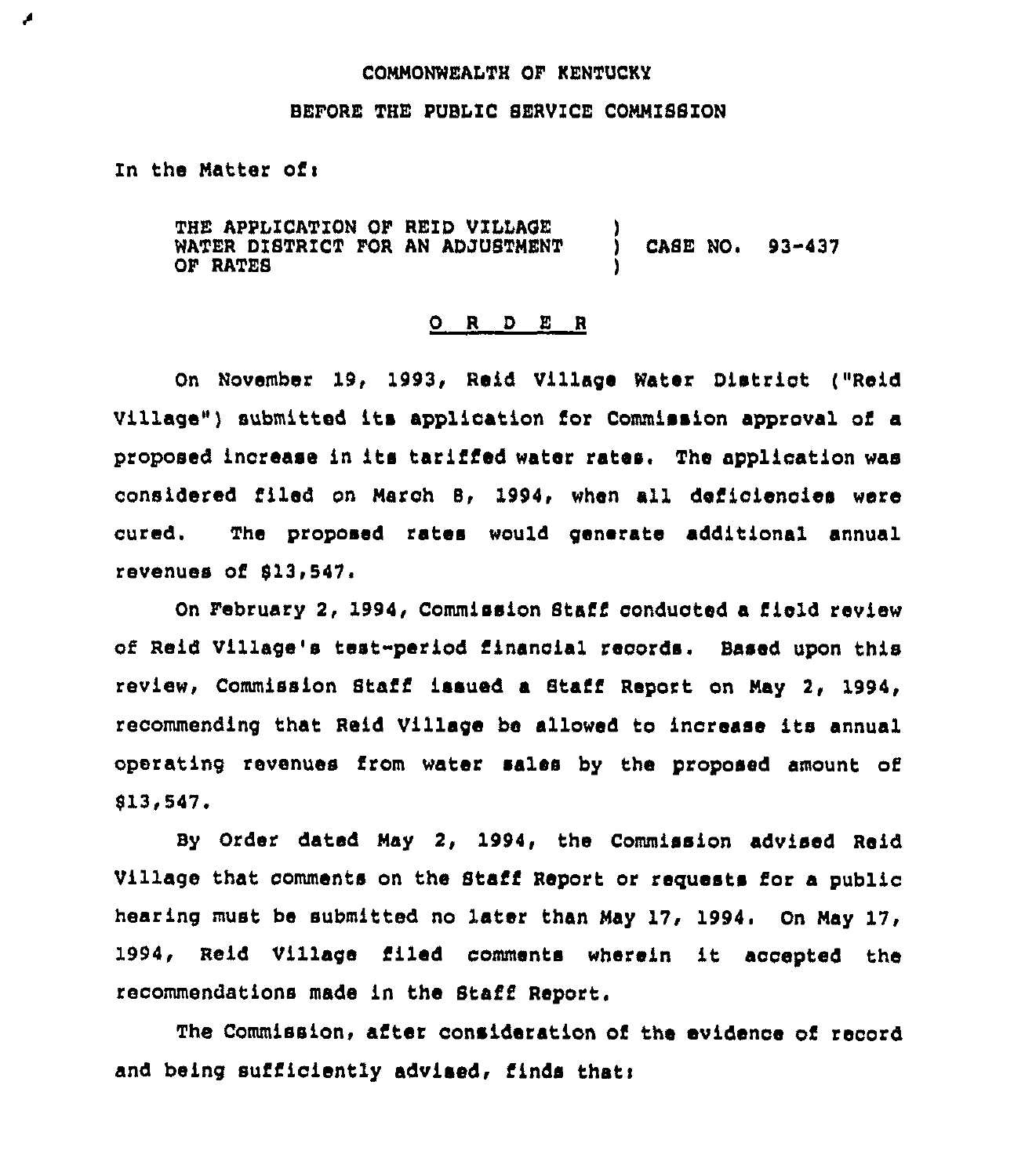1. The recommendations and findings contained in the Staff Report are supported by the evidence of record, are reasonable, and are hereby adopted as the findings of the Commission in this proceeding and are incorporated by reference as if fully set out herein.

2. The rates in Appendix A, which is attached hereto and incorporated herein, are the fair, fust, and reasonable rates for Raid Village and will produce gross annual revenues of 8147,638 from metered water sales. These rates will allow Reid Village sufficient revenues to meet its operating expenses and service its debt.

IT IS THEREFORE ORDERED that:

1. The rates proposed by Raid Village and contained in Appendix <sup>A</sup> are approved for service rendered by Reid Village on and after the date of this Order,

2. Within 30 days of the date of this Order, Reid Village shall file with the Commission its revised tariff setting out the rates approved herein.

Done at Frankfort, Kentucky, this 26th day of May, 1994,

PUBLIC SERVICE CONNISSION

Chairman  $\frac{1}{\sqrt{1-\frac{1}{\sqrt{1-\frac{1}{\sqrt{1-\frac{1}{\sqrt{1-\frac{1}{\sqrt{1-\frac{1}{\sqrt{1-\frac{1}{\sqrt{1-\frac{1}{\sqrt{1-\frac{1}{\sqrt{1-\frac{1}{\sqrt{1-\frac{1}{\sqrt{1-\frac{1}{\sqrt{1-\frac{1}{\sqrt{1-\frac{1}{\sqrt{1-\frac{1}{\sqrt{1-\frac{1}{\sqrt{1-\frac{1}{\sqrt{1-\frac{1}{\sqrt{1-\frac{1}{\sqrt{1-\frac{1}{\sqrt{1-\frac{1}{\sqrt{1-\frac{1}{\sqrt{1-\frac{1}{\sqrt{1-\frac{1}{\sqrt{1-\frac{1$ 

Executive Director